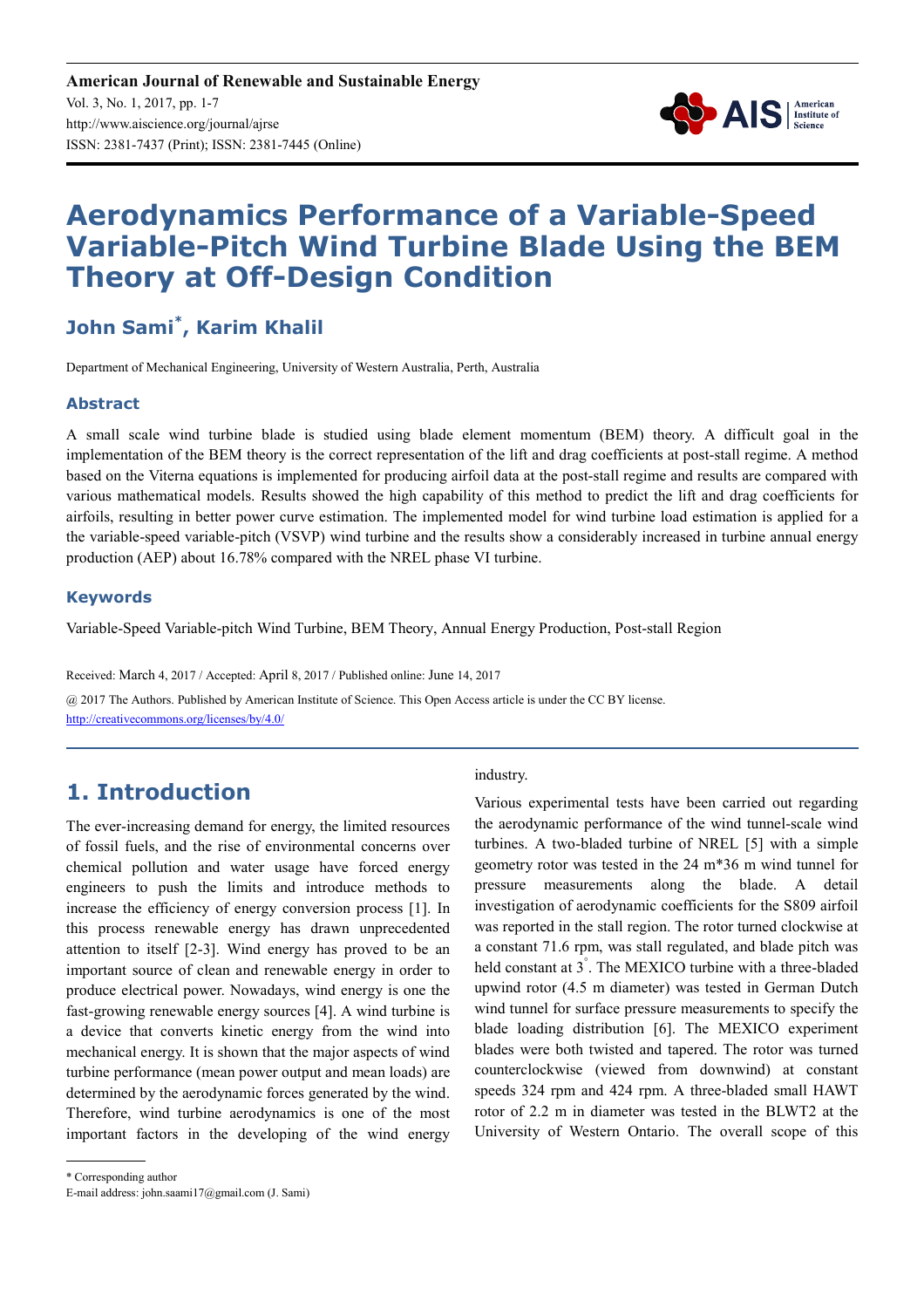work was to assess the feasibility of wind tunnel testing for small HAWT to provide reliable power curves for validating computational models [7].

Numerous computational approaches have been applied to aerodynamic design of wind turbine such as Blade Element Momentum theory (BEM) [8-9], Vortex Wake Method [8], and Computational Fluid Dynamic (CFD) [10-11]. CFD has gained tremendous amount of attention globally in the past few decades and is being widely implemented in studies regarding investigation of aerodynamics and optimization [12-13]. However, the BEM theory is one of the most popular methods in wind turbine blade design and analysis [14-15], due to its simplicities and accuracies. It applies the conservation of mass, momentum and energy equations on annual rings of flow volume through the blade and assumes that there is no interaction between those rings. The BEM theory employs airfoil aerodynamics data which can be obtained from experiments or simulations. It is not costeffective to do experiment for every airfoil at different flow conditions (such as Re number), therefore using numerical simulations becomes very popular. Different models are developed to determine the airfoil lift and drag coefficients before stall region and they have been successfully validated with experiments. However, wind turbines are exposed to various wind conditions, thus sometimes working at poststall region. A difficult task in the implementation of the design codes such as BEM theory in the post-stall region is the correct representation of the lift and drag coefficients for airfoils to determine the loading on the blade. Therefore, developing a model that can provide reliable airfoil data at the post-stall region is crucial. The reliable airfoil data will lead to better characterization of wind turbine loading and estimation of wind turbine performance. Several models have been presented for determining airfoil aerodynamics coefficients at post stall region [16-19]. The developed models are used in BEM theory and results showed good agreements with experiment. The implemented methods have been used to design, analysis and optimizations of wind turbine blades [20-21].

In the present work, a mathematical model based on Viterna equations [22] is developed to better airfoil data estimation at the post stall region. This region is found interesting when turbine works at off-design condition. The implemented model is validated with the experimental data and compared with different other mathematical models. The developed model is used to model the NREL Phase VI wind turbine and analyze the data from power coefficient and power points of view. In addition, it is used to analyse the variable speed wind turbine and the results are compared with the fixed speed turbine.

### **2. The Mathematical Model**

The blade element momentum (BEM) theory is used for the fluid dynamic design of a wind turbine. The BEM theory can be subdivided into two parts. In the first part, the model divides the blade into several independent elements. It further assumes that the aerodynamic forces on each element can be calculated as a two dimensional airfoil subjected to the flow conditions.

A cross section of a rotor blade at radius r of the blade element is shown in figure 1. Velocities and forces related to the blade are demonstrated in this cross section of the rotor blade. Thrust and torque can be obtained from aerodynamic forces on the cross section of the rotor blade as a function of tangential and axial induction factors, *a* and *a*′ [21]:

$$
dT = \frac{\rho}{2} \frac{U^2 (1 - a)^2}{\sin^2 \phi} N_b (C_L \cos \phi + C_D \sin \phi) c dr \tag{1}
$$

$$
dM = \frac{\rho U(1-a)}{2} \cdot \frac{\omega r(1+a')}{\cos \phi} N_b (C_L \sin \phi - C_D \cos \phi) cr dr (2)
$$

where  $\theta_{p,0}$ ,  $\theta_p$ ,  $\theta_T$ ,  $\alpha$ ,  $\phi$  are blade pitch angle at the tip, section pitch angle, section twist angle, angle of attack and angle of relative wind, respectively.



Figure 1. Blade element geometry, velocities, and forces [21].

In the second part, by applying the conservation of momentum, the net force on the actuator disk comes from the change of air momentum passing through the disk; and the rate of momentum is equivalent to the air velocity difference across the rotor plane times the mass flow rate. Hence, the thrust and torque of the blade can be obtained as follow:

$$
dT = 4\pi r \rho U^2 a (1 - a) dr \tag{3}
$$

$$
dM = 4\pi r^3 \rho U \omega (1 - a) a' dr \tag{4}
$$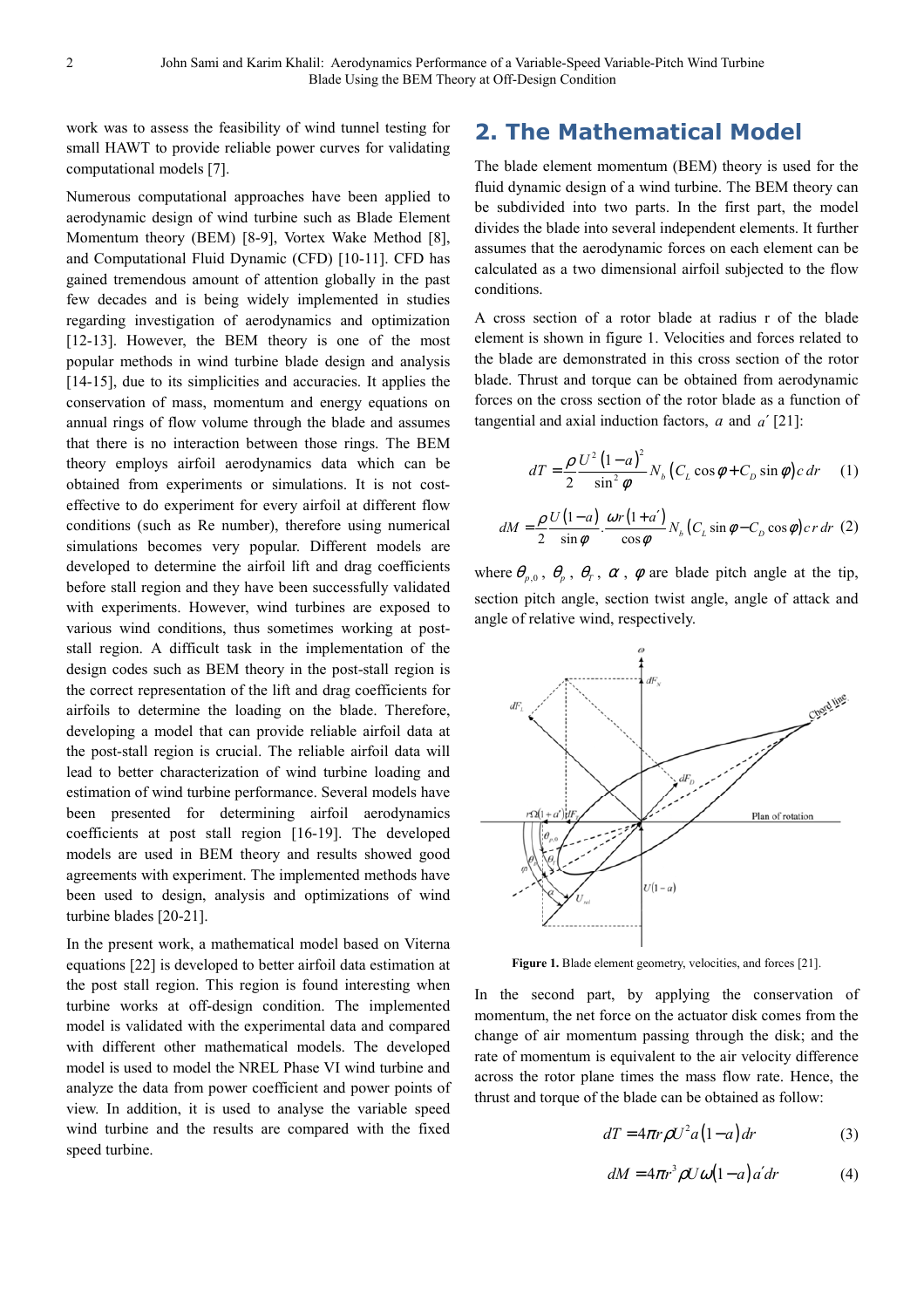By equalizing the equation 1 with equation 3 and equation 2 with equation 4, axial and tangential induction factors can be found as follows:

$$
a = \frac{1}{\frac{4F\sin^2\phi}{\sigma(C_L\cos\phi + C_D\sin\phi)} + 1}
$$
 (5)

$$
a' = \frac{1}{\frac{4\sin\phi\cos\phi}{\sigma(C_L\sin\phi - C_D\cos\phi)} + 1}
$$
(6)

Where F is the Prandtl tip loss correction factor. An approximate formula for the Prandtl tip loss function was introduced by Glauert [23], namely

$$
F = \frac{2}{\pi} ar \cos \left[ \exp \left( \frac{N_b (r - R)}{2r \sin \phi} \right) \right]
$$
 (7)

 $\sigma$  is the local solidity, defined as:

$$
\sigma = \frac{cN_b}{2\pi r} \tag{8}
$$

Equation (5) only gives reliable results for axial induction factor values between 0 and 0.4. For axial induction factors greater than 0.4 the BEM theory does not yield reliable results. To correct the axial induction factor when  $a > 0.4$ , equation (13) was proposed in ref [24]:

$$
a = \frac{18F - 20 - 3\sqrt{C_N (50 - 36F) + 12F (3F - 4)}}{36F - 50}
$$
 For a>0.4 (9)

Airfoil behavior can be categorized into three flow regimes: the attached flow regime, the high lift/stall development regime, and the flat plate/fully stalled regime [25]. The dimensionless coefficients for the S809 airfoil data resulting from tests taken at Delft University of Technology (DUT) are used for BEM analysis at angle of attack below stall [26]. A complete table of airfoil coefficients for angle of attacks from -180° to 180° is needed, since the airfoils may encounter high angles of attack at off-design condition. In order to estimate airfoil behavior at high positive and negative angles of attack other methods must be employed. A method based on the Viterna equations, is used for extrapolating airfoil data into the high lift/stall development regime. The extrapolation of drag and lift coefficients are calculated for  $\alpha_{\text{stall}} \le \alpha \le 90^{\circ}$ 

From 
$$
C_D = B_1 \sin^2 \alpha + B_2 \cos \alpha
$$
 (10)

where:

$$
B_{1} = C_{D\max} \tag{11}
$$

$$
C_{D\max} = 1.11 + 0.018AR \qquad (\alpha = 90^{\circ}) \qquad (12)
$$

$$
B_2 = \frac{C_{D \, \text{stall}} - C_{D \, \text{max}} \sin^2 \alpha_{\text{stall}}}{\cos \alpha_{\text{stall}}} \tag{13}
$$

$$
C_L = A_1 \sin 2\alpha + A_2 \frac{\cos^2 \alpha}{\sin \alpha}
$$
 (14)

$$
A_1 = B_1 / 2 \tag{15}
$$

$$
A_2 = \left(C_{L \, \text{stall}} - C_{D \, \text{max}} \sin \alpha_{\text{stall}} \cos \alpha_{\text{stall}}\right) \frac{\sin \alpha_{\text{stall}}}{\cos^2 \alpha_{\text{stall}}} \quad (16)
$$

For angles of attack between 90° and 180° positive or negative, lift and drag coefficients are approximated as the flat plate, fully stalled regime, values [27]:

$$
C_{L\text{plat}} = 2\sin\alpha\cos\alpha\tag{17}
$$

$$
C_{D\,plat} = 2\sin^2\alpha\tag{18}
$$

### **3. Annual Energy Production (AEP)**

A wind turbine is a device that converts kinetic energy from the wind into mechanical energy. A mechanical torque is produced when air passes through the turbine blades. This torque is used to produce power [28-32]. The mechanical power of the wind turbine extracted from the wind is expressed as:

$$
P = \frac{1}{2}C_p \rho A U^3 \tag{19}
$$

Where  $\rho$  is air density, A is the swept area of rotor, U is wind speed and  $C_p$  is the power coefficient. Wind turbines having the control of pitch angle will have the power coefficient described by a function that depends on pitch angle  $(\theta_p)$  and tip speed ratio  $(\lambda)$ . The tip speed ratio is defined as the ratio between the blade tip speed and the wind speed

$$
\lambda = \frac{R\omega}{U} \tag{20}
$$

The power curve P(U) is used to calculate the AEP by assuming the probability of the occurrence of wind is Weibull distribution [25]:

$$
p(U) = \left(\frac{k}{c'}\right) \left(\frac{U}{c'}\right)^{k-1} \exp\left[-\left(\frac{U}{c'}\right)^k\right]
$$
 (21)

In this equation, *c*′ is Weibull scale parameter and k is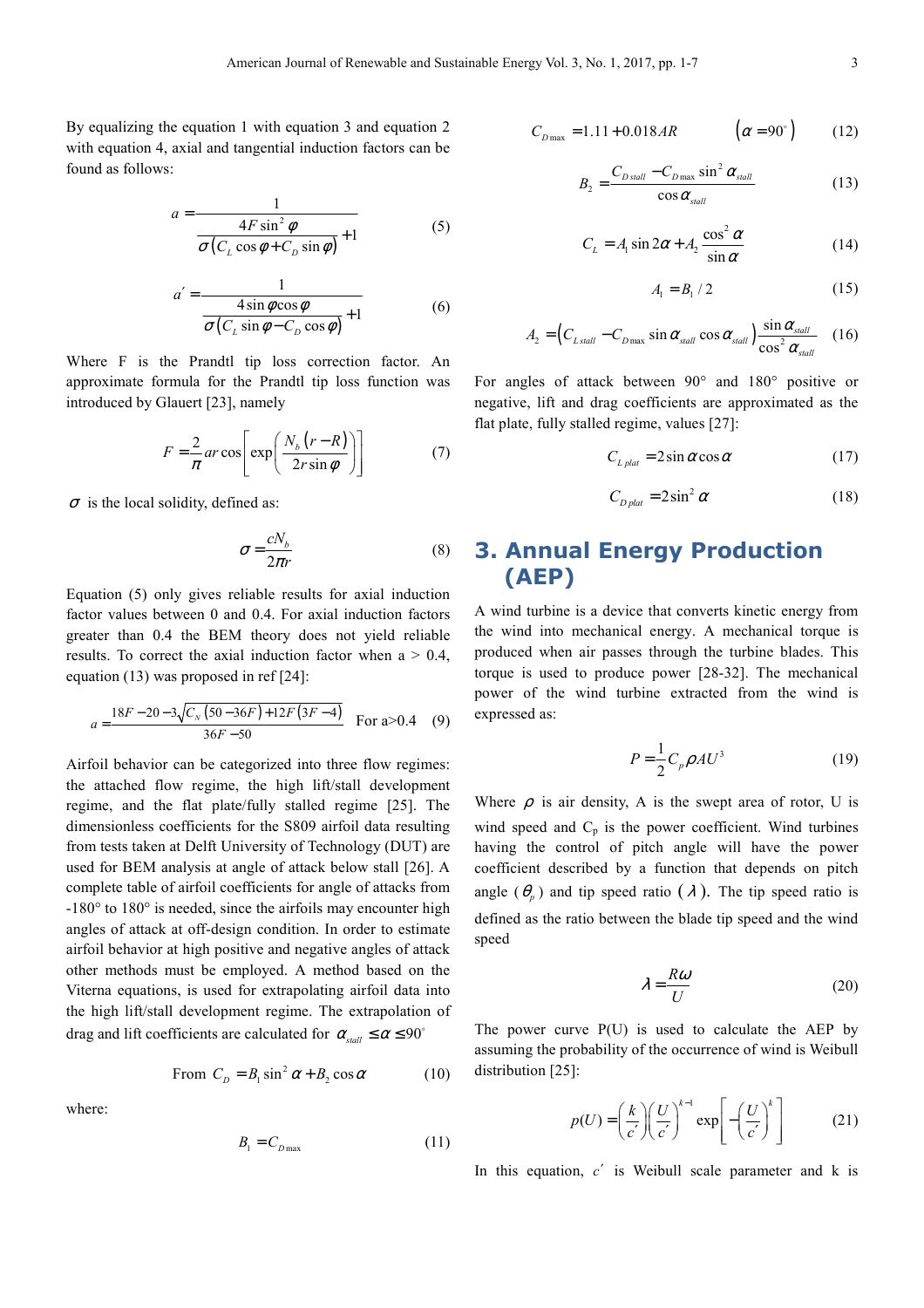Weibull shape parameter. Thus, the AEP is calculated using the following formula [25]

$$
AEP = 8760 \int_{0}^{\infty} P(U) p(U) dU
$$
 (22)

This integral is numerically approximated with a trapezoidal rule over the range of wind speed from cut-in to cut-out velocity.

#### **4. Results**

The BEM theory applies the lift and drag coefficients of the turbine blade's airfoils to evaluate the performance of the rotor. The airfoil data resulting from experiment is used for BEM analysis at the attached flow regime, while the mathematical models are utilized to find the aerodynamic coefficients at the post-stall regions. The accuracy of the results obtained from the implemented code is validated by the experimental data from the NREL Phase VI wind turbine reported in [5]. The fundamental parameters of the wind turbine are listed in Table 1. The obtained findings in Fig 2 and 3 adequately demonstrate the high capability of the implemented approach in predicting the power coefficient and power of wind turbines.

Table 1. The specifications of the NREL phase VI wind turbine [5].

| <b>Parameters</b> | Unit   | Value |  |
|-------------------|--------|-------|--|
| Rotor diameter    | m      | 10.6  |  |
| Rotational speed  | r/min  | 72    |  |
| Rated power       | kW     | 10    |  |
| Blade pitch       | degree |       |  |
| Number of blades  |        |       |  |
| Blade profile     | -      | S809  |  |



Figure 2. Comparison of power coefficient for experimental data [5] and simulation.



Figure 3. Comparison of power output for experimental data [5] and simulation.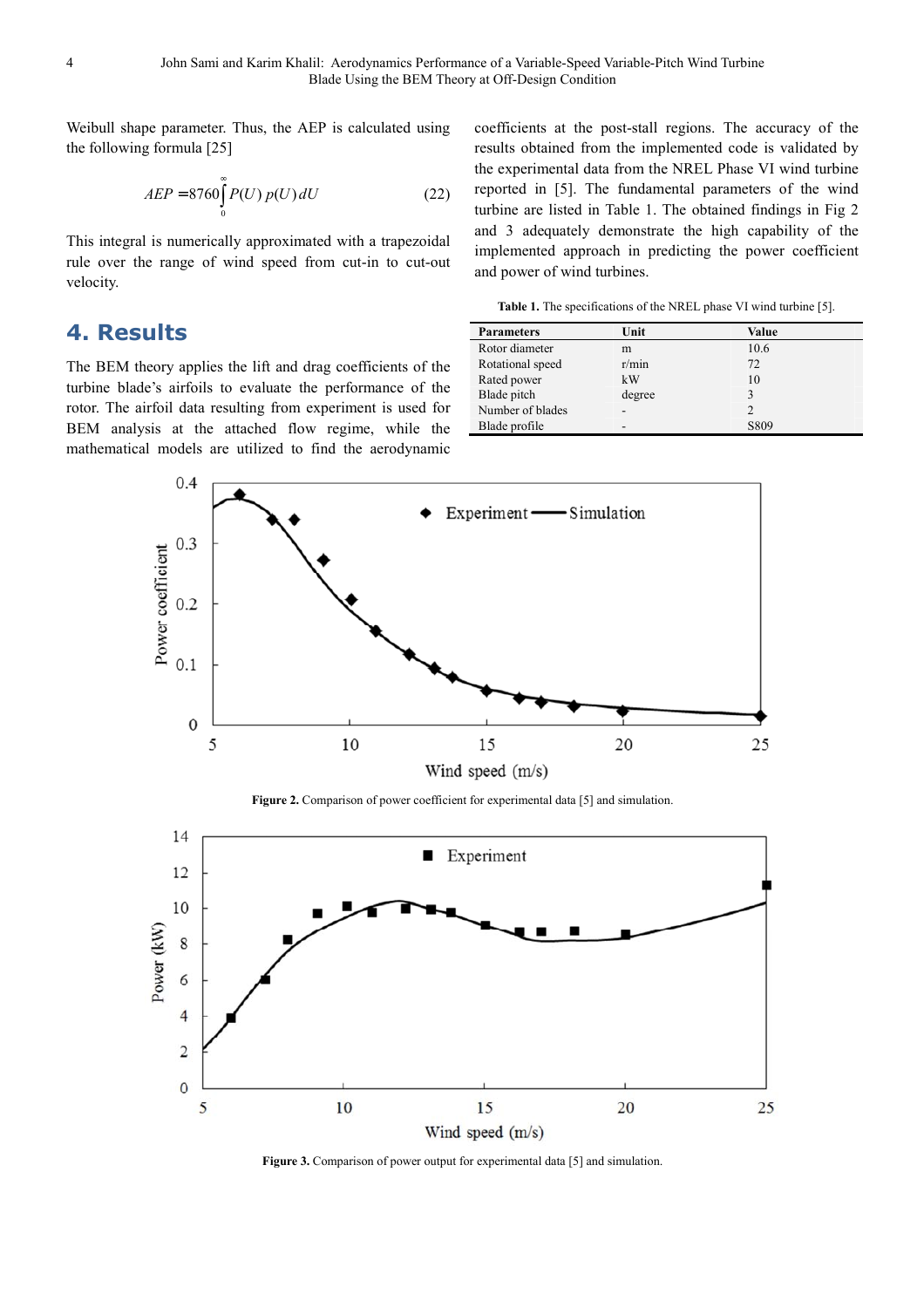The differences between the predicted and measured power are calculated at different wind speeds. It showed that the overall discrepancy between the simulated results and the experimental data from the NREL Phase VI turbine is small and the minimum discrepancy is found to be 0.02% happening at V=13.1 m/s.

In addition to experimental data, the current model results are compared with those from different mathematical models. Various mathematical models have been presented to describe the correct trend of lift and drag coefficients at the stall regions [16-19]. The results of comparison in Fig 4 shows that the implemented approach has high capability for prediction the performance of wind turbines, especially after rated wind speed region. This region is important to be captured precisely, as turbines are mostly work in this region in some days of the year.



**Figure 4.** Comparison of torque between experiment and different mathematical models representing the lift and drag coefficients.

Comparison between the results of fix-speed fix-pitch (the NREL phase VI turbine) and the same turbine but working at variable-speed variable-pitch condition is shown in Figure 5. It can be seen that the power coefficient is considerably higher for variable-speed variable-pitch than fixed speedfixed pitch at ranges of wind speeds lower than the rated wind speed. In addition, the power coefficients is higher at the velocities from 15 m/s to 20 m/s and in this region the flow separation is delayed due to the increase in pitch angle (decrease of angle of attack), therefore more power can be achieved.

The most interesting parameter which can be compared for the FSFP and VSVP turbines is power output. It directly determines how much power one turbine can produce. As shown in Figure 6, the VSVP turbine produces much more power than the FSFP. This happens because of the variable rotation speed at velocities lower than rated wind speed, and variable pitch angle at the above rated wind speeds.



Figure 5. Power coefficient versus wind speed.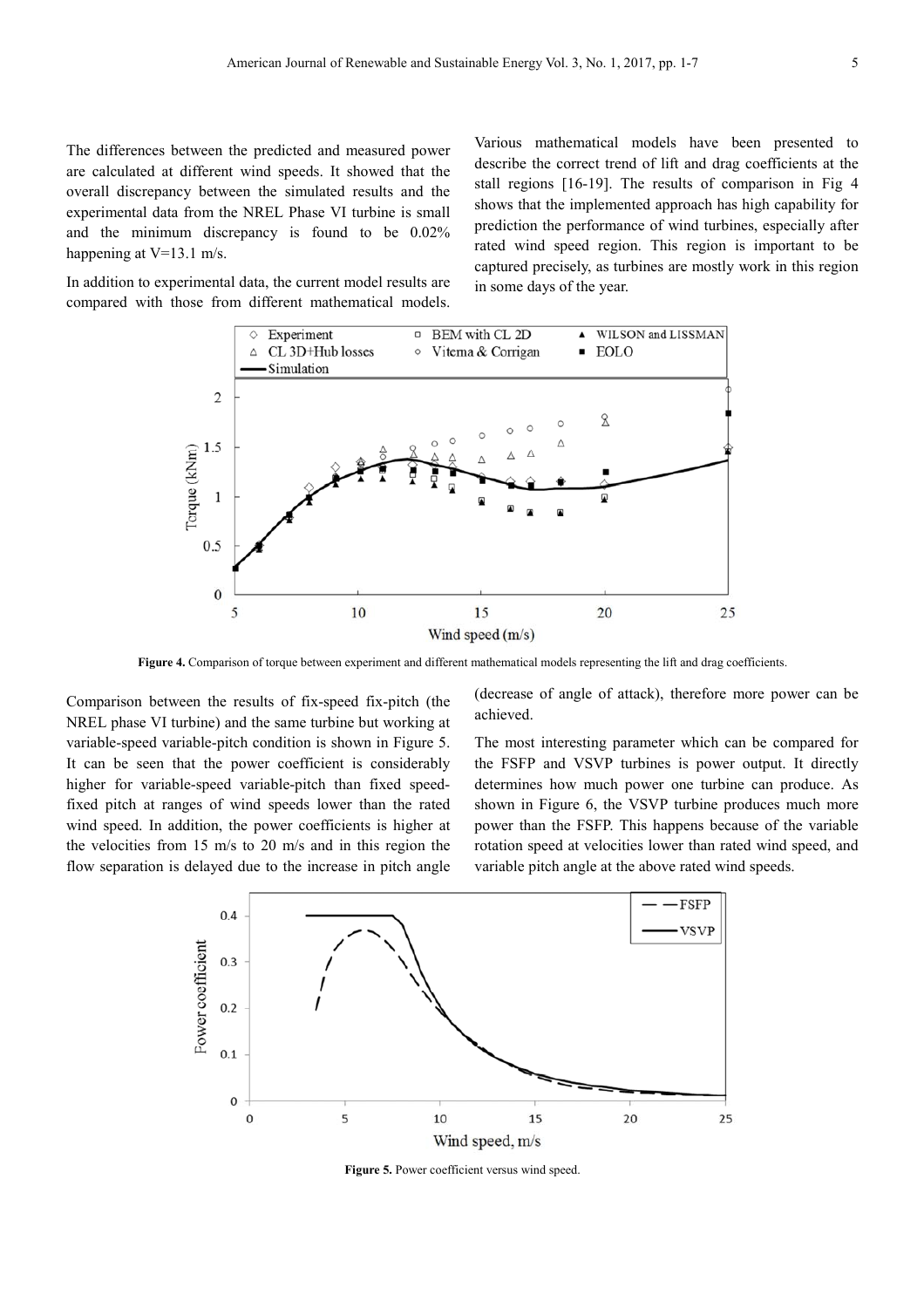

Figure 6. Wind turbine power at different wind speeds.

In order to calculate how much increase in annual energy production (AEP) occurs for the VSVP turbine versus FSFP turbine, some calculations are required to be carried out. The AEP is related to the mechanical power of the wind turbine and the probability of wind speed occurrence. The AEP values for the FSFP and the VSVP turbines are calculated to be 36413 kW-hr/yr and 42520 KW-hr/year, respectively. Therefore, the AEP has increased about 16.78% for the VSVP turbine. This is one of the promising ways to increase the wind turbine power production and decrease the wind turbine long term expenses.

#### **5. Conclusion**

The BEM theory was applied for the evaluation of wind turbine rotor performance. A difficult goal in the implementation of the BEM theory is the correct representation of the lift and drag coefficients at post-stall regime. In this research, the method based on the Viterna equations was applied for airfoil data at the post-stall regime. Guidance for the Viterna method input parameters was provided by the NREL phase VI wind turbine data. The results were compared with NREL phase VI wind rotor for which experimental mechanical power measurements are reported in scientific literature and showed that implemented method has high capability to predict the rotor performance.

The BEM code along with the airfoil data from the implemented approach is used to study the variable-speed variable-pitch wind turbines. The NREL Phase VI (FSFP) data is used as a case study for the specific region in Iran which is highly recommend for installing small wind turbines. The turbine data compared with the VSVP version of the NREL turbine and results showed the increase in the annual energy production. Therefore, employing VSVP turbines is one of the promising ways to increase the wind turbine power production and decrease the wind turbine long

term expenses.

### **References**

- [1] A. Nikparto, and S. Meinhard, "Experimental Investigation of Film Cooling Effectiveness of a Highly Loaded Turbine Blade Under Steady and Periodic Unsteady Flow Conditions." Journal of Heat Transfer 139.7 (2017): 072201.
- [2] A. Riasi, and P. Tazraei, "Numerical analysis of the hydraulic transient response in the presence of surge tanks and relief valves". Renewable Energy, Volume 107 (2017), Pages 138– 146.
- [3] S. Sanaye, and A. Hassanzadeh, "Multi-objective optimization of airfoil shape for efficiency improvement and noise reduction in small wind turbines". Journal of Renewable and Sustainable Energy, 6(5), 053105: 2014.
- [4] WWEA. Wind turbines generate more than 1% of the global electricity. Charles-de-Gaulle-Str, 5, 53113 Bonn, Germany: World Wind Energy Association; 2008.
- [5] C. Lindenburg, "Investigation into rotor blade aerodynamics" ECN-C-03-025; July 2003.
- [6] H. Snel, G J. Schepers, and B. Montgomerie, "The MEXICO project (Model Experiments in Controlled Conditions): The Database and First Results of Data Processing and Interpretation" J. Phys.: Conf. Ser. 2007; 75: p. 012014.
- [7] M. Refan, H. Hangan, "Aerodynamic performance of a small horizontal axis wind turbine". Journal of solar energy engineering. Journal of Solar Energy Engineering, Transactions of the ASME 2012; 134 (2), 021013
- [8] A. C. Hansen, C. P. Butterfield, "Aerodynamics of horizontal axis wind turbines". Annual Review of Fluid Mechanics 1993; 25: 115–149.
- [9] R. E. Wilson, S. N. Walker, "Performance Analysis Program for Propeller Type Wind Turbines" Oregon State University 1976.
- [10] N. N. Sørensen, J. A. Michelsen, S. Schreck, "Navier-Stokes predictions of the NREL phase VI rotor in the NASA Ames  $80$ -by-120 wind tunnel" In: 2002 ASME wind energy symposium; 40. AIAA aerospace sciences meeting and exhibit. Reston, VA: American Institute of Aeronautics and Astronautics. 2002.